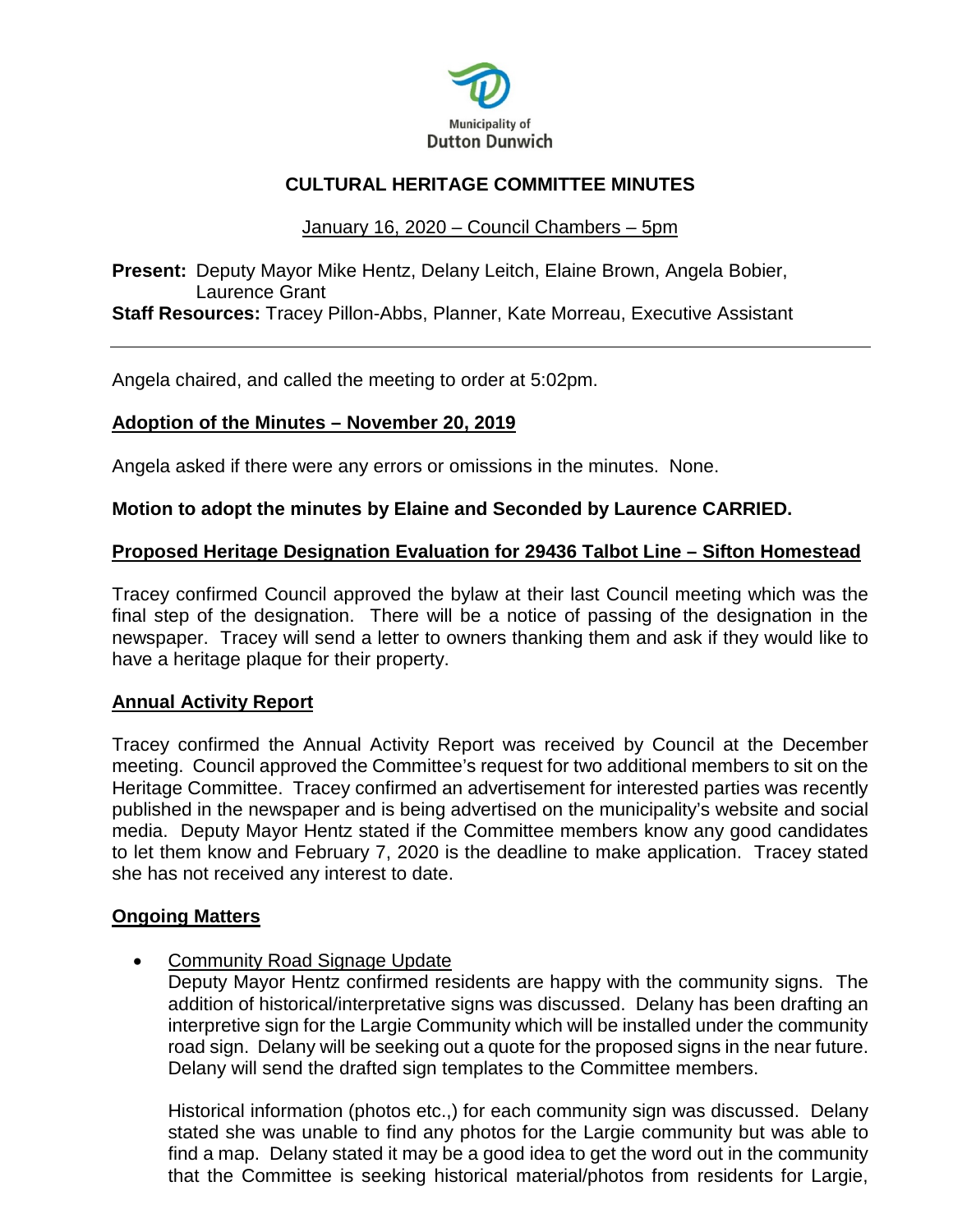Coynes Corner, Tyrconnell and Cowal. Angela stated she can take the stories for each community that were written for the "The Early History of Dunwich Township" book.

Angela will submit some editorial to the newspaper next week seeking the public's assistance in locating any historical material/photos that residents may have for the community signs. Angela will also post the request on the Heritage Facebook page.

• Iona Park Naming Recommendation – Lumley Park

Deputy Mayor Hentz confirmed he had mentioned the Committee's suggestion to name the Park, Lumley Park to Councillor's Drouillard and Loveland as they are working with the Iona residential group. Deputy Mayor Hentz confirmed he had not received a response back as of yet. Deputy Mayor Hentz stated he believes the park will be started this year. Angela asked if a historical interpretative sign will be installed at the park. Deputy Mayor Hentz stated not to his knowledge, however the Committee agreed it was great idea.

• Buttermilk Bog Interpretive Sign Update Kate confirmed the signs are made and will be installed by Public Works staff in accordance with AODA technical specifications.

## **New Business**

## Community Heritage Ontario Membership

The Committee discussed the value of being a member of the Community Heritage Ontario and determined that it would be beneficial as it would keep them informed on what is happening around the province.

## **Moved by Laurence and seconded by Deputy Mayor Hentz that staff be directed to make application for a membership with Community Heritage Ontario. CARRIED.**

## Ontario Heritage Act – New Regulations

Deputy Mayor Hentz and Tracey attended the conference call, hosted by the Province. Tracey confirmed there was a lot of new information and a lot of "to be determined" items. The proposed changes will be posted on the Environmental Registry and will be open for comment up to July 1, 2020. Tracey suggested closer to that date the Committee may want to consider bringing in a keynote speaker to a meeting and later at a public meeting to address the changes.

Tracey stated some of the proposals may end up creating more work for heritage committees as there will be a 90 day appeal for demolitions or alterations instead of only the current demolition. There were some exceptions i.e., a roof can be repaired with no approval from the Committee however more significant items may change the designation which would then need to come back to the Committee for consideration. The Committee can reject or amend the designation bylaws. Decisions made by the Committee will then need to go to Council for approval.

The demolition of barns was discussed. Some barns in the area were built circa 1850. Laurence stated the McGugan's barn is pre-1850 but it wasn't included in the heritage designation. Deputy Mike Hentz will talk to the owner to see if they would like to have their barn designated and if they agreed the designation bylaw will need to be amended.